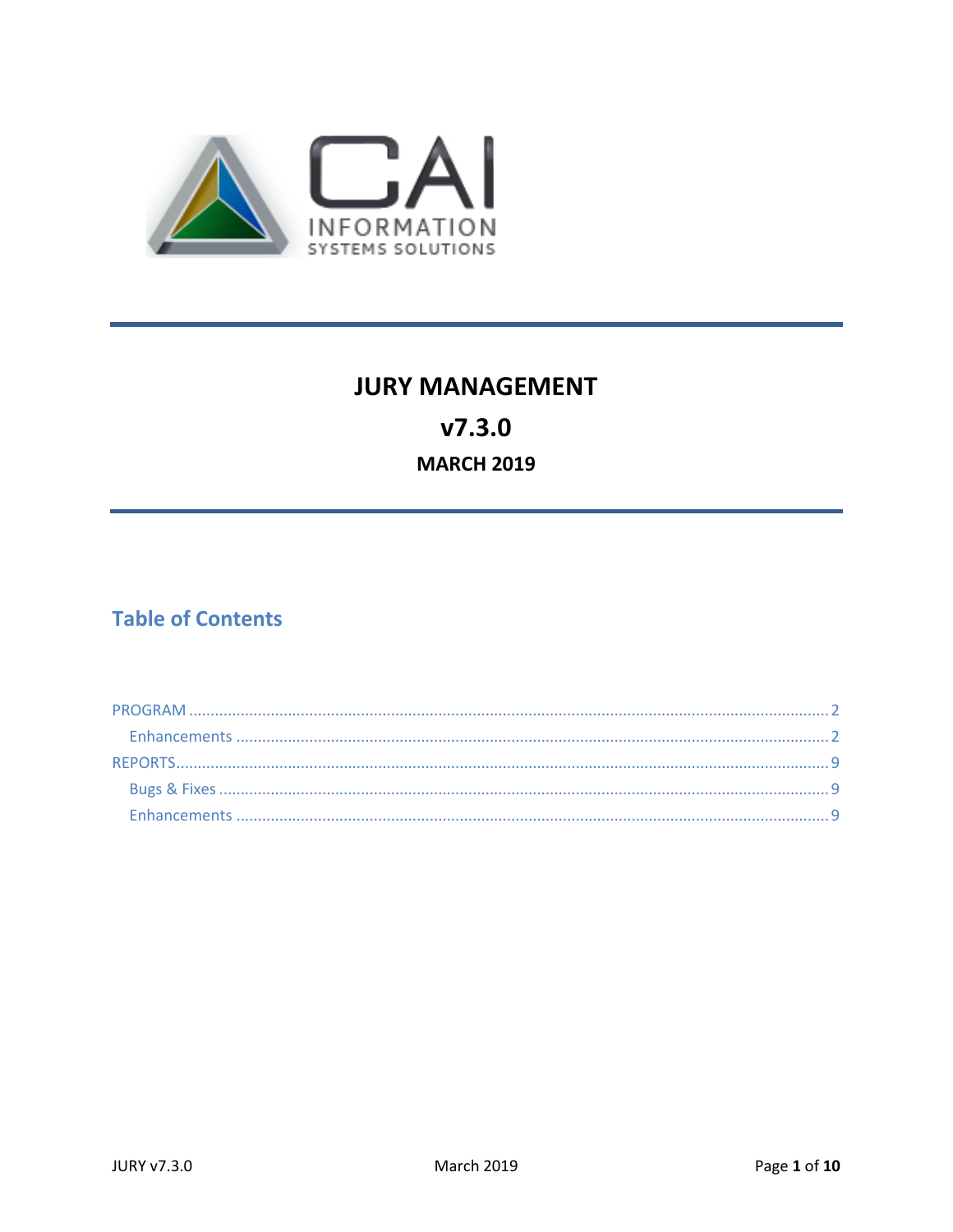<span id="page-1-0"></span>**PROGRAM**

#### <span id="page-1-1"></span>ENHANCEMENTS

#### **#46014 -** *Requested by Cassia County*

Add text and emailing feature to Jury program.

Juror text and email notifications are now available in the CAI Jury Program.

 **NOTE***: Please contact Computer Arts Help Desk if your county is interested in using this texting feature. It is not automatically setup for use.*

In the Jury Control Menu, there is a new icon titled *Cell Phone Providers.* This list contains cell phone providers and their SMS Domain; this is a required to send notifications to jurors. The Jury v7.3.0 update will have most commonly used providers installed.

| <b>CAI</b><br>Jury Control Menu                                                              | x                                  |
|----------------------------------------------------------------------------------------------|------------------------------------|
| File Select Window Help                                                                      |                                    |
| ₽<br>$\bigcirc$ $\bigcirc$ $\bigcirc$ $\bigcirc$ $\bigcirc$<br>Ba Sa Ba <mark>di</mark><br>押 | s.<br>衞<br>芾<br>$\mathcal{R}$<br>▤ |
|                                                                                              |                                    |
| Ready                                                                                        |                                    |

You will have the ability to add, change, copy, or delete providers. In order to add a new cell phone provider, you will need to obtain the SMS Domain from the provider.

| <b>CAI</b> | x<br>▫<br>Jury Control Menu - [List Cell Phone Providers] |                         |              |  |  |  |
|------------|-----------------------------------------------------------|-------------------------|--------------|--|--|--|
|            | File Select View Process<br>Window Help                   | Đ<br>$\blacksquare$     | ×            |  |  |  |
| Þ.         | 图刷<br>啓                                                   |                         |              |  |  |  |
|            | Cell Phone Provider                                       | <b>SMS</b> Domain       | ∧            |  |  |  |
|            | AT&T                                                      | txt.att.net             |              |  |  |  |
|            | <b>BOOST MOBILE</b>                                       | sms.myboostmobile.com   |              |  |  |  |
|            | C-SPIRE                                                   | cspire1.com             |              |  |  |  |
|            | CONSUMER CELLULAR                                         | mailmymobile.net        |              |  |  |  |
|            | CRICKET                                                   | sms.cricketwireless.net |              |  |  |  |
|            | GOOGLE FI                                                 | msg.fi.google.com       |              |  |  |  |
|            | METRO PCS                                                 | mymetropcs.com          |              |  |  |  |
|            | PAGE PLUS                                                 | vtext.com               |              |  |  |  |
|            | SPRINT                                                    | messaging.sprintpcs.com |              |  |  |  |
|            | T-MOBILE                                                  | tmomail.net             |              |  |  |  |
|            | TING                                                      | message.ting.com        |              |  |  |  |
|            | U.S. CELLULAR                                             | email.uscc.net          |              |  |  |  |
|            | <b>VERIZON WIRELESS</b>                                   | vtext.com               |              |  |  |  |
|            | VIRGIN MOBILE                                             | vmpix.com               | $\checkmark$ |  |  |  |
| l c        |                                                           | $\rightarrow$           |              |  |  |  |
| Ready      |                                                           | <b>NUM</b>              |              |  |  |  |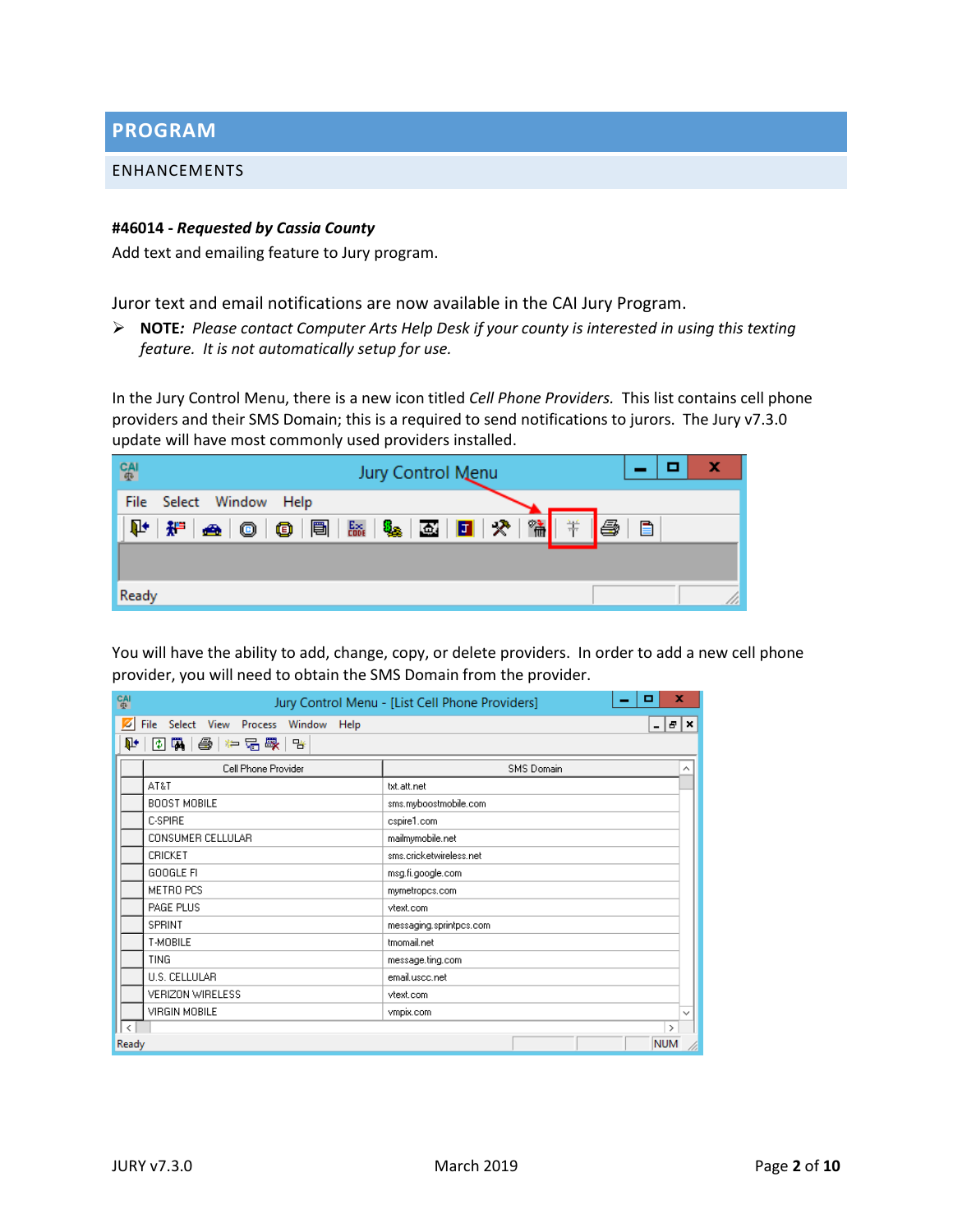The Qualification Form report (JY014) was updated to include a section for the juror to opt-in for text/email messages:



At the panel or docket level, enter juror's cell phone number, cell phone provider, and flag the Receive Texts box to send text messages.

Add the juror's email address and flag the Receive Emails box to send email messages.

When finished, click the Change button:

|                            |                                                  |                | <b>Change Master Source List</b> |                                                                                 |                         | ×             |
|----------------------------|--------------------------------------------------|----------------|----------------------------------|---------------------------------------------------------------------------------|-------------------------|---------------|
| Last Name                  | <b>JUROR</b>                                     |                |                                  |                                                                                 |                         | Master Source |
| <b>First Name</b>          | <b>FIRST</b>                                     |                |                                  |                                                                                 | 59943                   |               |
| Middle                     |                                                  |                | Suffix                           |                                                                                 | Panel                   | 회             |
| Drivers License   00000000 |                                                  |                | ⊽<br>Donate Jury Fees?           |                                                                                 |                         |               |
|                            | <b>Street</b>                                    |                | Mail                             |                                                                                 |                         | Panel         |
| Address 1                  | 123 WEST MAIN ST                                 |                | 123 WEST MAIN ST                 |                                                                                 | 2015                    | 3             |
| Address 2                  |                                                  |                |                                  |                                                                                 | Reporting #             | 1             |
| City                       | MERIDIAN                                         |                | MERIDIAN                         |                                                                                 | Qualified               | 회             |
| State                      | $\sqrt{2}$ ip 83642-<br>ID                       |                | Zip<br>ID                        | 83642-                                                                          |                         |               |
|                            | {Copy Street Address to Mailing Address} Copy -> |                |                                  |                                                                                 | Docket # $\boxed{0}$    | Docket        |
| Soc Sec #                  | 0000                                             | Distance       | $\overline{0}$                   |                                                                                 |                         |               |
| <b>Birth Date</b>          | 01/01/1999                                       | Date Qual Sent | 7/8/2015                         |                                                                                 |                         |               |
| Home Phone                 | $\sim$ $-$                                       | Postponed      | 0/0/0000                         |                                                                                 |                         | Change        |
| Work Phone                 |                                                  | Exemption      |                                  |                                                                                 |                         |               |
| Extension                  |                                                  | Available Date | 0/0/0000                         | (Temp Exemption)                                                                |                         | Cancel All    |
| Cell Phone                 | (208)101-0101                                    | E-mail         | first@juror.com                  |                                                                                 | $\nabla$ Receive Emails |               |
| Cell Provider              | VERIZON WIRELESS                                 |                |                                  | $\overline{\triangledown}$ Receive Texts                                        | 司 Text Juror            | new           |
| Juror Info                 | <b>FIRSTJUROR</b>                                |                |                                  |                                                                                 |                         |               |
|                            | Date Address was Manually Changed<br>0/0/0000    |                |                                  | $\overline{\triangledown}$ Assigned to a Panel? $\overline{\square}$ Voir Dire? |                         | Refresh       |
| File Updated Date          | 5/23/2014                                        |                |                                  |                                                                                 |                         |               |
| <b>NV</b> Voir Dire        | E Excused<br>66 <sup>'</sup> Source              |                | Juror Panels                     | Juror Dockets   A                                                               | Quat<br>Scan            |               |
| ø                          | §ł<br>Name/Address History                       | Jurors History |                                  | Notes                                                                           | Π۹<br>View              |               |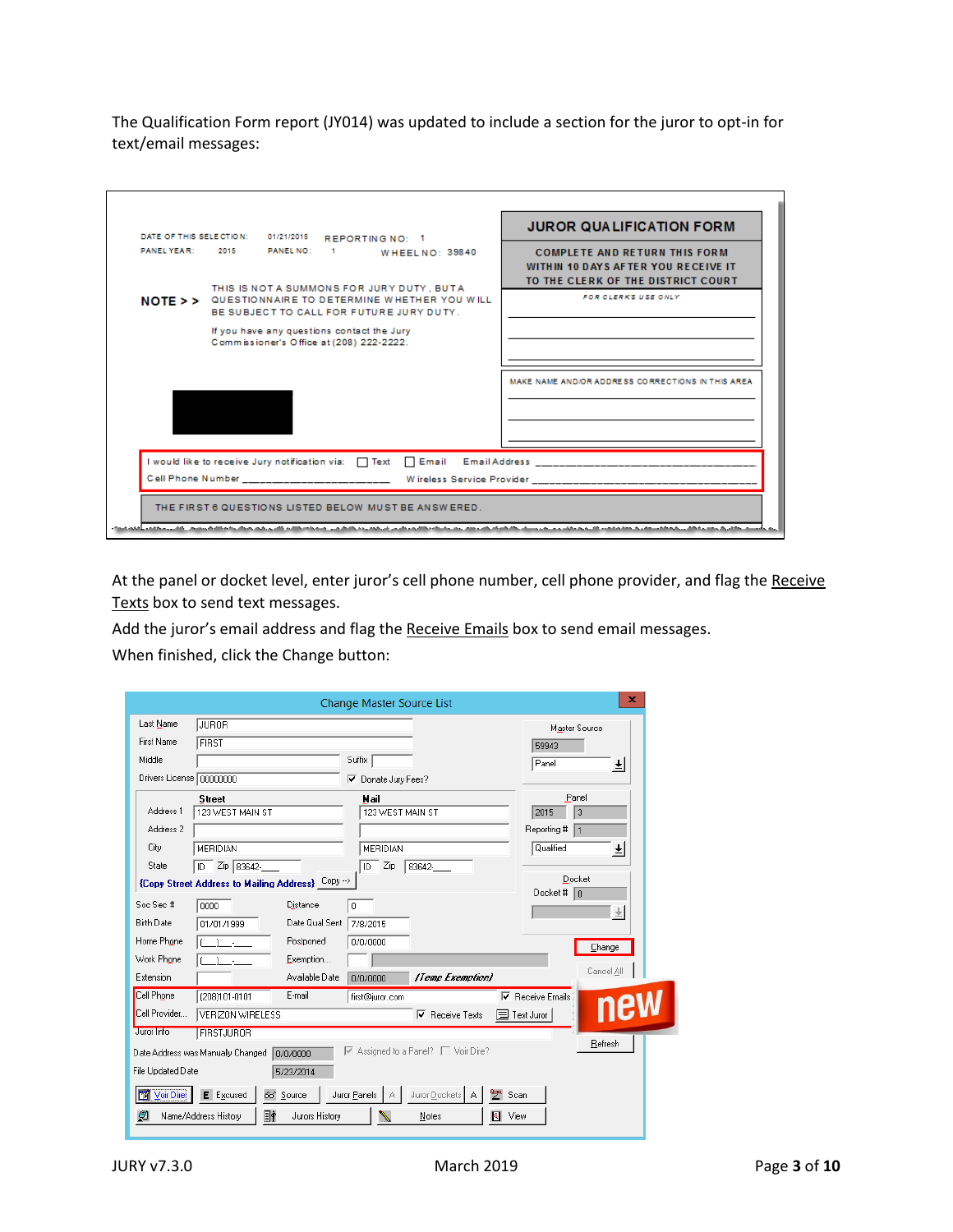From either the List Panel Control or List Docket Control you will see two new icons:

| Jury Main Menu - [List Panel Control]                                     |  |
|---------------------------------------------------------------------------|--|
| 54<br>File<br>Window Help<br>Process<br><b>View</b>                       |  |
| ø<br>Ħ<br>◈<br>圈<br>Q+<br>貰<br>回<br>図刷<br>6<br>扭<br>品<br>☎<br>扂           |  |
| Select Different Year<br>Year<br>2019<br>喝                                |  |
| Select Type to List $\left( \bullet \right)$ All<br>C Active<br>C. Closed |  |



**Jurors to Message** is where messages are sent.

鳯 **Juror's Messaging** History lists the batch history of notifications sent.

(messages are stored in history as batches, each time a message is sent, it is given a batch number)

If you need to send a text and/or email message to an individual juror, click the **Text Juror** button on the Change Master Source List panel:

| Home Phone                               | Postponed              | 0/0/0000                                                          |                     | Change     |
|------------------------------------------|------------------------|-------------------------------------------------------------------|---------------------|------------|
| Work Phone                               | Exemption              |                                                                   |                     |            |
| <b>Extension</b>                         | Available Date         | (Temp Exemption)<br>0/0/0000                                      |                     | Cancel All |
| Cell Phone<br>(208)101-0101              | E-mail                 | first@juror.com                                                   | Receive Emails<br>⊽ | Cancel     |
| Cell Provider<br><b>VERIZON WIRELESS</b> |                        | $\overline{\triangledown}$ Receive Texts                          | <b>□</b> Text Juror | Help       |
| Juror Info<br><b>FIRSTJUROR</b>          |                        |                                                                   |                     |            |
| Date Address was Manually Changed        | 0/0/0000               | $\overline{\triangledown}$ Assigned to a Panel? $\Box$ Voir Dire? |                     | Refresh    |
| File Updated Date                        | 5/23/2014              |                                                                   |                     |            |
| E Excused<br><b>NV</b> Voir Dire         | 66 <sup>*</sup> Source | Juror Dockets   A<br>Juror Panels<br>A                            | Quat<br>Scan        |            |
| ø<br>Name/Address History                | §<br>Jurors History    | Notes                                                             | षि<br>View          |            |

The Send Text Process panel opens to send an individual message. The top half of this panel is the information about the juror. The message portion has an option to copy the last text message sent, or you can type a new message, and then click Send.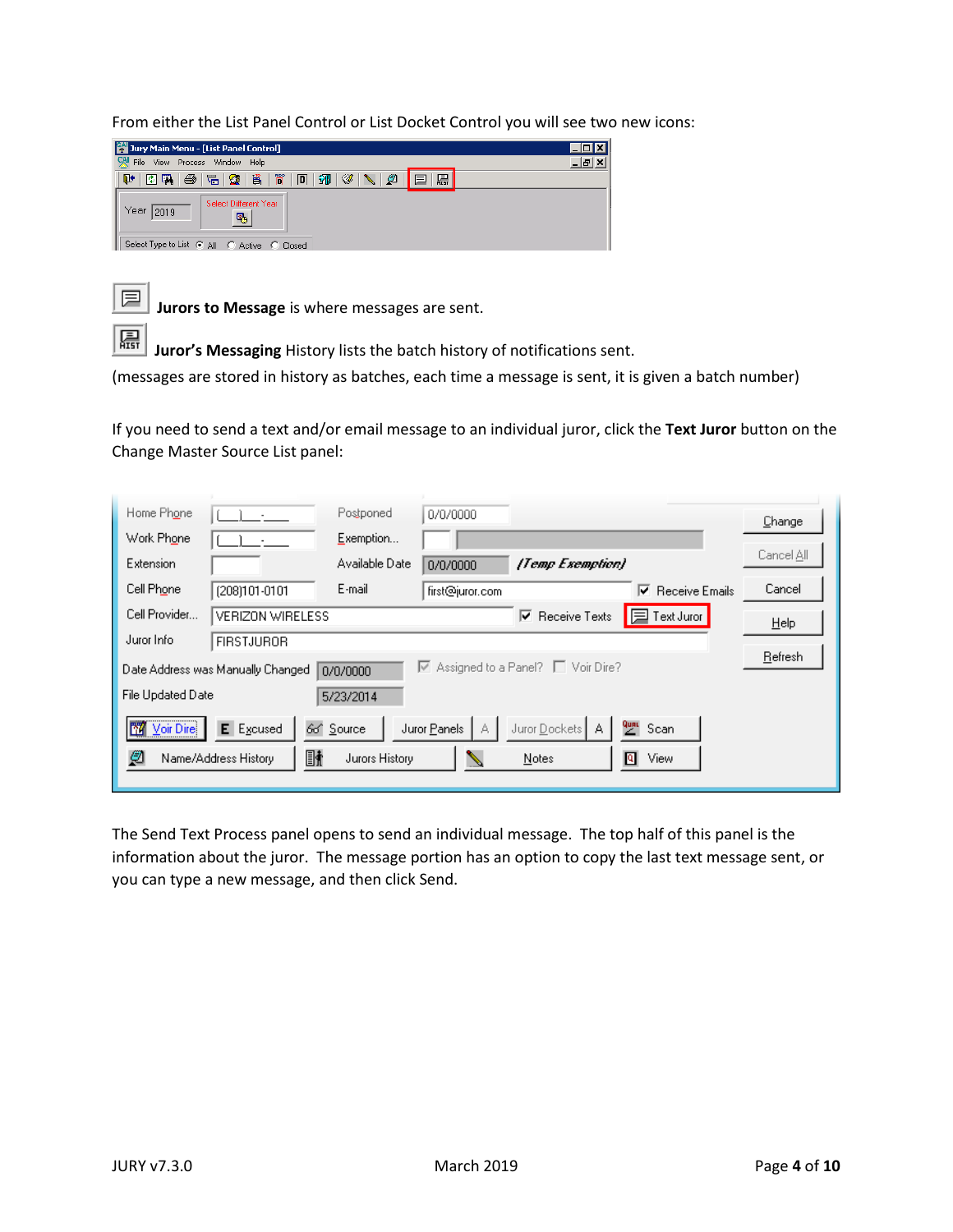| x<br><b>Send Text Process</b>                                    |                                                                                 |                                                                  |                                                                  |                                                     |  |  |  |
|------------------------------------------------------------------|---------------------------------------------------------------------------------|------------------------------------------------------------------|------------------------------------------------------------------|-----------------------------------------------------|--|--|--|
| Last Name<br>First Name<br>Middle<br>Cell Phone<br>Cell Provider | <b>TEST</b><br>JUROR<br>Suffix<br>(208) 888-8888<br><b>VERIZON WIRELESS</b>     | Master Source<br>57892<br>$\overset{\Downarrow}{\cong}$<br>Panel | Panel<br>13<br>2015<br>Reporting # $\sqrt{2}$<br>Qualified<br>÷. | Docket<br>Docket #<br>$\mathbf{0}$<br>$\frac{1}{2}$ |  |  |  |
|                                                                  | <b>Enter Message:</b><br>Type message here or Copy Last Message and click Send. | 먬                                                                | <b>Copy Last Message</b><br>$\checkmark$<br>Batch # $11$         | <b>SEND</b>                                         |  |  |  |

The Juror's Messaging History icon  $\overline{R}$  displays the history of texts/emails sent. To resend a message, highlight the jurors to notify (CTRL+click) and select **Resend**. If the status column lists anything besides "Sent" (such as Ready or Error) please contact Computer Arts.

| ×<br>List Jury Messaging-Panel                    |                             |                      |                             |                            |                 |  |
|---------------------------------------------------|-----------------------------|----------------------|-----------------------------|----------------------------|-----------------|--|
| Year-Panel 2015-3                                 | Search by Batch #/Last Name |                      |                             |                            |                 |  |
| $\nabla$ Active                                   | Batch #                     | Last Name            |                             | Q                          |                 |  |
| Name                                              | Status                      | Sent Timestamp       | Cell Phone                  | Message                    | ∣∧<br>Done      |  |
| U. ANVEST                                         | Sent                        | 2/22/2019 5:46:36 pm | <b>FRESTOLEN ROMAN</b>      | CAI testing                | Refresh         |  |
| BETHSLUE, IAMRIENE, JAVIETE                       | Sent                        | 2/22/2019 5:47:36 pm | (FREERL) 183.640            | CAI testing                |                 |  |
| <b>BETHINGAN</b><br><b>MARGARE, ANYIER</b>        | Sent                        | 2/25/2019 1:36:06 pm | (TRESTOL) 133.662           | CAI testing                | Search          |  |
| <b><i>MARGAG, ANTES</i></b><br><b>BETTHINGSH.</b> | Sent                        | 2/25/2019 2:42:43 pm | (1981) 7811-840             | CAI testing                |                 |  |
| ANNUARI, JAVIER<br><b>BETTHINGSK</b>              | Sent                        | 2/25/2019 2:42:44 pm | (TREFFERE) 153 846          | CAI testing                | <b>B</b> Resend |  |
| ANNIUNG, JAVIETE<br><b>BETTHINGAN</b>             | Sent                        | 2/25/2019 2:42:46 pm | (TRESTOL) 133.640           | CAI testing                |                 |  |
| BLOW2ARE.<br>ANAHVEMA / GAYTERLOOPS               | Sent                        | 2/25/2019 1:36:06 pm |                             | CAI testing                |                 |  |
| <b>BUSINESS AUSTRALISTERINE</b>                   | Sent                        | 2/25/2019 2:42:43 pm |                             | CAI testing                |                 |  |
| <b><i>ATTESTICA INVALIATES, EDIMENTALES</i></b>   | Sent                        | 2/25/2019 2:42:45 pm |                             | CAI testing                |                 |  |
| <b>BUSINESS AGENTALISM</b>                        | Sent                        | 2/25/2019 2:42:46 pm |                             | CAI testing                |                 |  |
| ESSECUALIAN, PROTEEN (AMERIC                      | Sent                        | 2/22/2019 5:46:36 pm | (THRITTIN) 1722 AB          | CAI testing                |                 |  |
| ESSAI (AAAAA), (RECENS) (AAARKE                   | Sent                        | 2/22/2019 5:47:36 pm | (THRITTIE) 151 AB           | CAI testing                |                 |  |
| ETSELHANA, PELIMILIAARKE                          | Sent                        | 2/25/2019 1:36:06 pm | (700/700/123.66)            | CAI testing                |                 |  |
| ESSECUARIAL PROTECTIVATION                        | Sent                        | 2/25/2019 2:42:43 pm | (TRESTRUCTORS               | CAI testing                |                 |  |
| ETHEFAMAN, PRETRICI (AMPRE)                       | Sent                        | 2/25/2019 2:42:44 pm | (700/700/1934)              | CAI testing                |                 |  |
| ESSECUARIAL PROTEEE (ARENT)                       | Sent                        | 2/25/2019 2:42:46 pm | CONSTRUCTION                | CAI testing                |                 |  |
| UNELLIMIC.<br>THE INVITE THINGS                   | Sent                        | 2/22/2019 5:46:35 pm | (TRESTOL) 15166             | CAI testing                |                 |  |
| LERES LIFES<br>THE HINRE NUMER                    | Error                       | 2/22/2019 5:46:35 pm | (1993) 781-940              | CAI testing                |                 |  |
| FEMELOUSNEL NATIONAL<br>LINES LIFEL               | Sent                        | 2/22/2019 5:47:36 pm | (700/09/11/18)              | CAI testing                |                 |  |
| FEMILIATENE MUSEUM<br>10981-1091                  | Error                       | 2/22/2019 5:47:36 pm | (1993) 78114                | CAI testing                |                 |  |
| ¢.                                                | Card                        | 37%72010.1-20.06 nm  | <b>HELL</b>                 | <b>CALIAMAN</b>            | $\rightarrow$   |  |
| Master Seg #                                      |                             |                      | Reporting # 5               |                            |                 |  |
| Batch # $3$<br>60911                              | Panel Year 2015             | Panel # 3            |                             | Message Type Text<br>$\pm$ |                 |  |
| Name<br><b>AAVEST</b>                             |                             | E-mail               |                             |                            |                 |  |
| Cell Phone                                        | SMS Domain vtext.com        |                      |                             |                            |                 |  |
| Message<br>CAI testing                            |                             |                      | ٨                           | Message Timestamp          |                 |  |
|                                                   |                             |                      |                             | 2/22/2019 5:45:45 pm       |                 |  |
|                                                   |                             |                      | $\mathcal{L}_{\mathcal{A}}$ |                            |                 |  |
|                                                   |                             |                      |                             |                            |                 |  |
| Status<br>Sent<br>$\pm$<br>Sent Timestamp         |                             |                      |                             |                            |                 |  |
| Status Message                                    |                             |                      |                             | 2/22/2019 5:46:36 pm       |                 |  |
|                                                   |                             |                      |                             |                            |                 |  |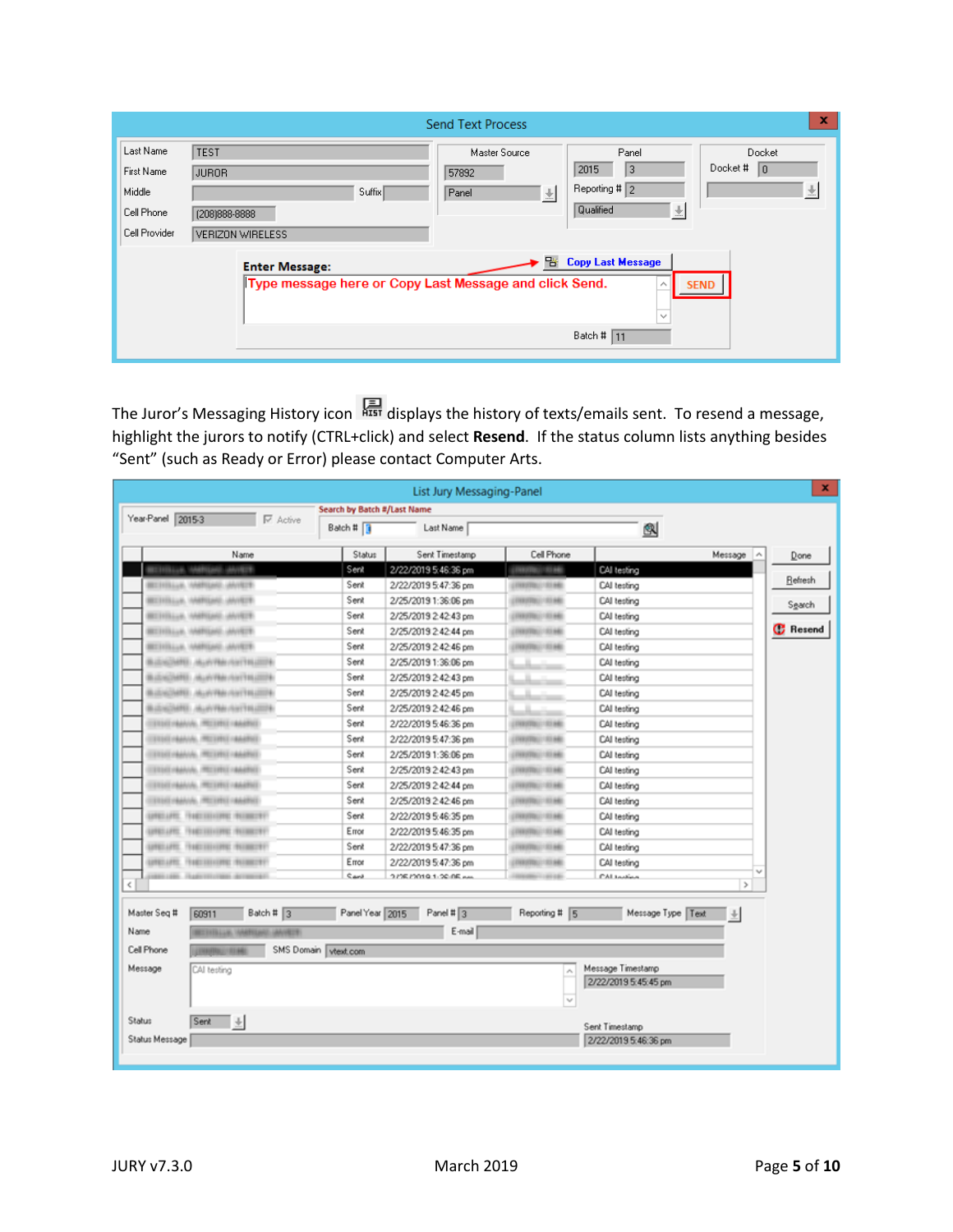| Filter Jury Messaging-Docket                                  | x                    |
|---------------------------------------------------------------|----------------------|
| Pasition to                                                   | 0K                   |
| Last Name                                                     | Cancel               |
| First Name                                                    | Help                 |
| Contains                                                      |                      |
| Batch #<br>0                                                  | Clear                |
| Reporting #<br>$\boldsymbol{0}$                               | Records to<br>Search |
| Cell Phone                                                    | 9999999              |
| SMS Domain                                                    |                      |
| <b>Status</b><br>Ready<br>$\vert \overline{\mathbf{t}} \vert$ |                      |
|                                                               |                      |

In the Search button, you can search the history by the options in the panel:

Please contact the Help Desk if you have any questions or need assistance with the Jury texting feature. Email: [service@gocai.com](mailto:service@gocai.com) Phone: 208-385-9335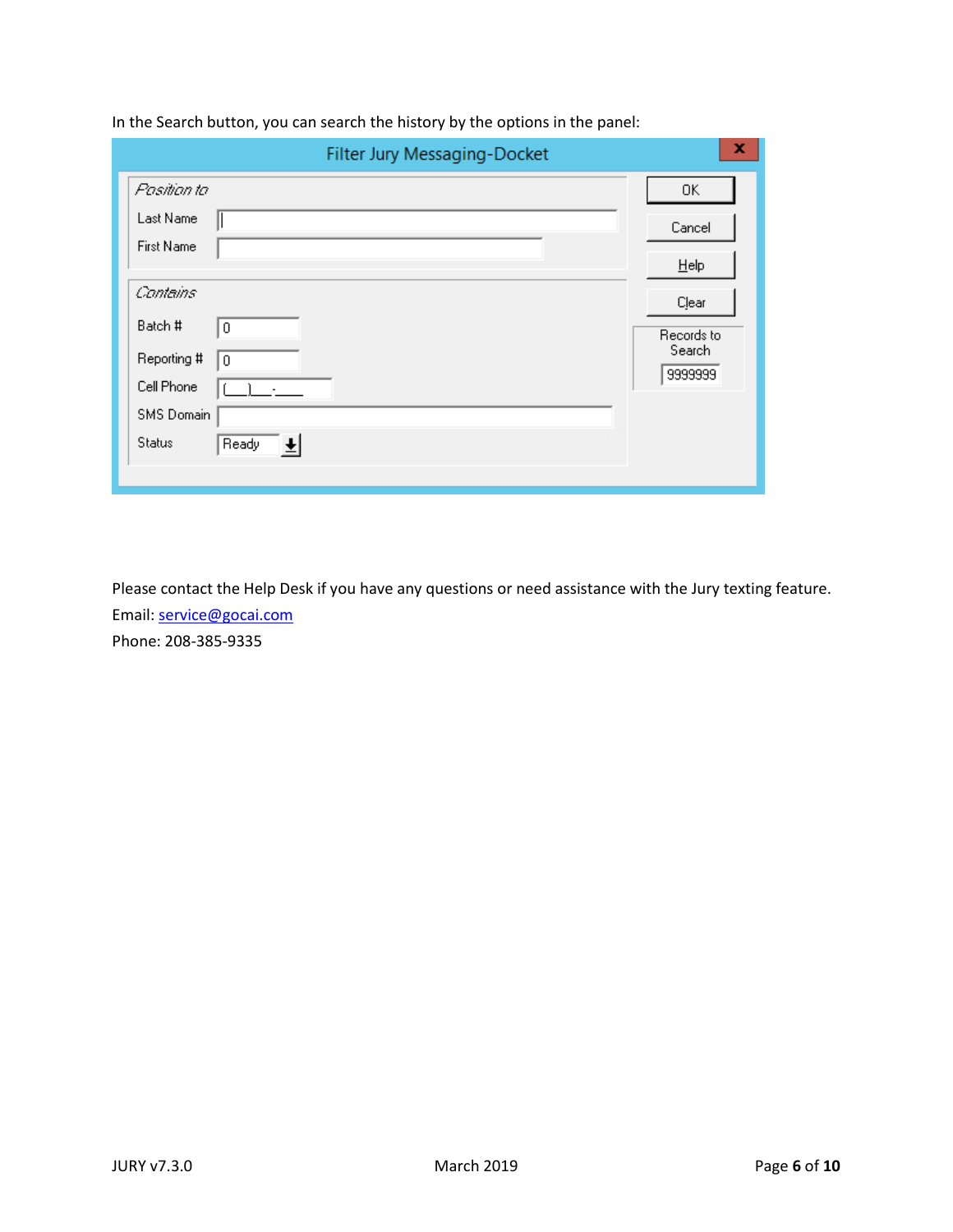#### **#29905 -** *Requested by Bonner County*

Request is to add a new field to hold more characters in description areas of Change Panel Control that will print on the Order to Appear report (JY0117B). Development added a new field to extend character length in the Panel Control and print on the *Order to Appear* report.

Description fields in Change Panel Control:

| <b>GAI</b> | Jury Main Menu - [List Docket Control]                                                        |                                                          |                                                                      |               |                                                                    |             | $\blacksquare$<br>۰ | ×                  |
|------------|-----------------------------------------------------------------------------------------------|----------------------------------------------------------|----------------------------------------------------------------------|---------------|--------------------------------------------------------------------|-------------|---------------------|--------------------|
|            | <b>架</b> File                                                                                 | View Process Window Help                                 |                                                                      |               |                                                                    |             |                     | $ \theta$ $\times$ |
|            |                                                                                               | [ 마 미 미 - 축   도 쿡   E   법   협   디   램   H   <i>설   옵</i> |                                                                      |               |                                                                    |             |                     |                    |
|            | Select Different Year<br>Year 2015<br>图<br>Select Type to List: (C) All (C) Active (C) Closed |                                                          |                                                                      |               |                                                                    |             |                     |                    |
|            | Judge #                                                                                       | Description 1                                            | Description 2                                                        | Description 3 | Description 4                                                      | Date Pulled | Report Date         | Expect             |
|            |                                                                                               |                                                          | HD #29905 BETA TEST FOR ADD   TEST DOCKET123 HD #29905 BETA TEST FOR |               | TEST DOCKET123456 HD #29905 BET   TEST DOCKET123VTEST DOCKET123/TE | 8/31/2017   | 8/29/2017           | 9/13/20            |
|            |                                                                                               | TEST JEROME REPORT                                       |                                                                      |               |                                                                    | 7/8/2017    | 7/8/2017            | 12/31/2            |
|            |                                                                                               | <b>TESTING</b>                                           |                                                                      |               |                                                                    | 7/19/2016   | 7/19/2016           | 0/0/000            |

The extended character length holds more text and prints on the report from the Docket Control:

IN THE DISTRICT COURT OF THE 5TH JUDICIAL DISTRICT OF THE STATE OF IDAHO, IN AND FOR THE COUNTY OF ADAMSON

#### **Order to Appear for Jury Service**

555 NORTH SOUTH MAIN MERIDIAN, ID 83642-5442

PANEL: REPORTING NUMBER:



#### **KEEP THIS DOCUMENT FOR YOUR RECORDS**

YOU ARE HEREBY SUMMONED to appear as a prospective juror in the District Court of Bonner County, of the First Judicial District of Idaho, at the Courthouse in Sandpoint, Idaho. PLEASE COMPLETE THE ENCLOSED QUALIFICATION FORM AND RETURN WITHIN 10 DAYS. You will be notified by mail or email, or telephone of your status once we have reviewed your questionnaire.

DATES OF SERVICE: 07/08/2017 through 12/31/2017.

You are required to be available during your dates of service for jury trials. You will not serve all of these days. **CURRENT JURY TRIAL DATES:** 

This Is For Bonners Report - Jy117B. It Does Not Show On The Regular Order To Appear. This Is For Bonners Report - Jy117B. It Does Not Show On The Regular Order To Appear. This Is For Bonners Report - Jy117B. It Does Not Show On The Regular Order To Appear .This Is For Bonners Report - Jy117B. It Does Not Show On Th Regular Order To Appear .This Is For Bonners Report - Jy117B. It Does Not Show On The Regular Order To Appear. This Is For Bonners Report - Jy117B. It Does Not Show On The Regular Order To Appear . This Is For Bonners Report - Jy117B. It Does Not Show On The Regular Order To Appear.

#### **REPORTING IN STRUCTIONS:**

You must call or check the Jury website for reporting instructions EACH FRIDAY EVENING AFTER 6:00 P.M. INCLUDING THE FRIDAY BEFORE THE FIRST DAY OF YOUR MONTH OF SERVICE. Have your PANEL and REPORTING NUMBER (located in the upper right corner of this document) ready as you will receive instructions for the entire week.

#### JURY MESSAGE RECORDING NUMBER 208-265-1477

This message line is available 24 hours a day.<br>Website: www.bonnercountyid.gov

Select "Jury Service" under County Quick Links

If the message line and/or website are not working. Please call 208-290-4993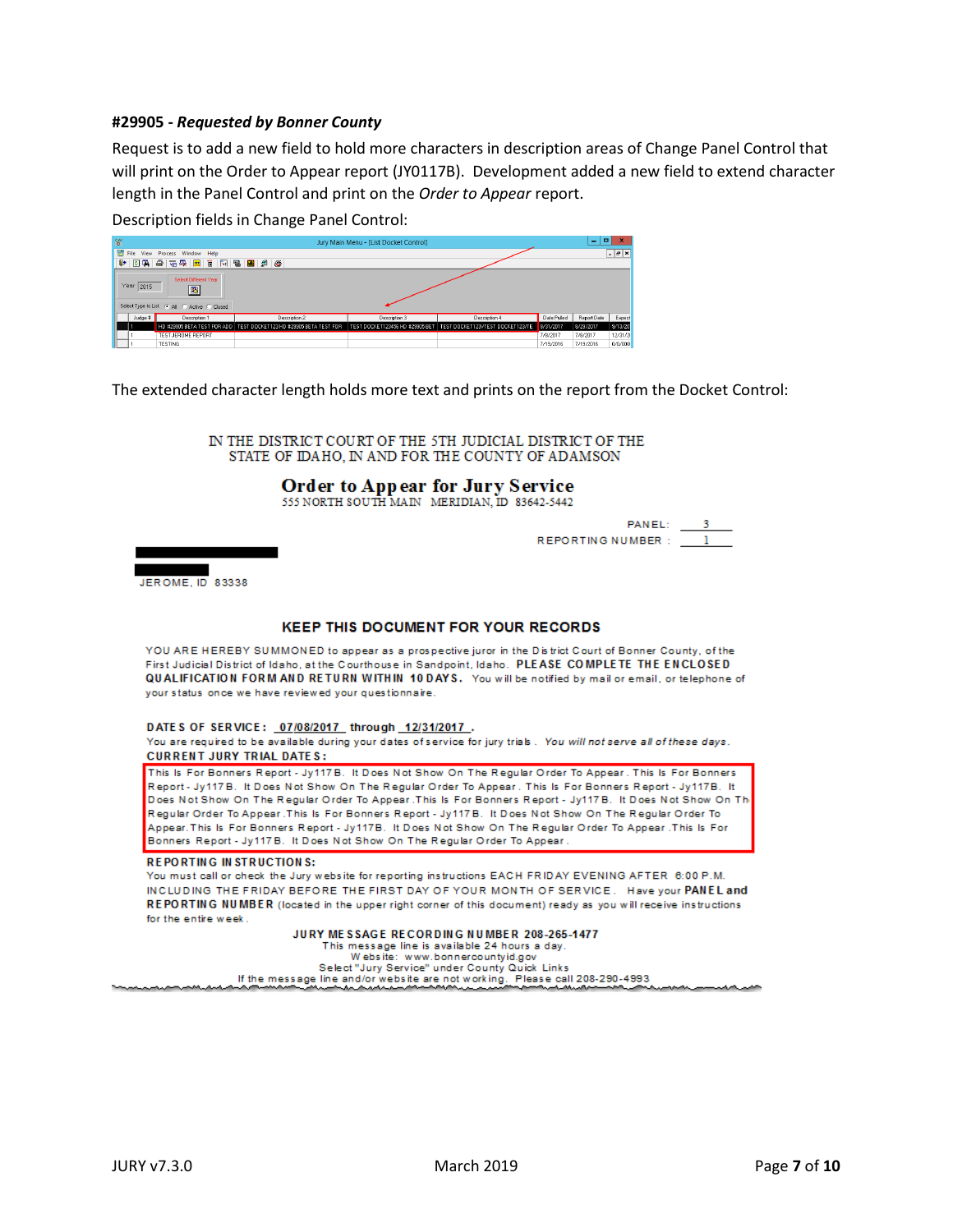## **#35542** *– Requested by Bonner County*

When manually adding new jurors to the Master Source List, the system does not allow the Street Address to copy to the Mailing Address. Added a **Copy** button to copy street address to mailing address.

|                                                         | Add Master Source List                            | x       |
|---------------------------------------------------------|---------------------------------------------------|---------|
| Last Name                                               |                                                   | Add     |
| <b>First Name</b>                                       |                                                   | Cancel  |
| Middle                                                  | Suffix                                            |         |
| Drivers License                                         | Donate Jury Fees?<br>п                            | Help    |
| <b>Street</b>                                           | Mail                                              | Refresh |
| Address 1                                               |                                                   |         |
| Address 2                                               |                                                   |         |
| City                                                    |                                                   |         |
| State<br>Zip                                            | Zip<br>٠                                          |         |
| <b>{Copy Street Address to Mailing Address}</b> Copy -> |                                                   |         |
| Soc Sec #                                               | Distance Home to Court House $\boxed{0}$          |         |
| <b>Birth Date</b><br>00/00/0000                         | Date Qual Sent<br>0/0/0000                        |         |
| Home Phone                                              | Exemption                                         |         |
| Work Phone                                              | <b>Status</b><br>Eligible<br>$\frac{1}{\sqrt{2}}$ |         |
| Extension                                               | Postponed<br>0/0/0000                             |         |
| Cell Phone                                              | E-mail                                            |         |
| Juror Info                                              |                                                   |         |
|                                                         |                                                   |         |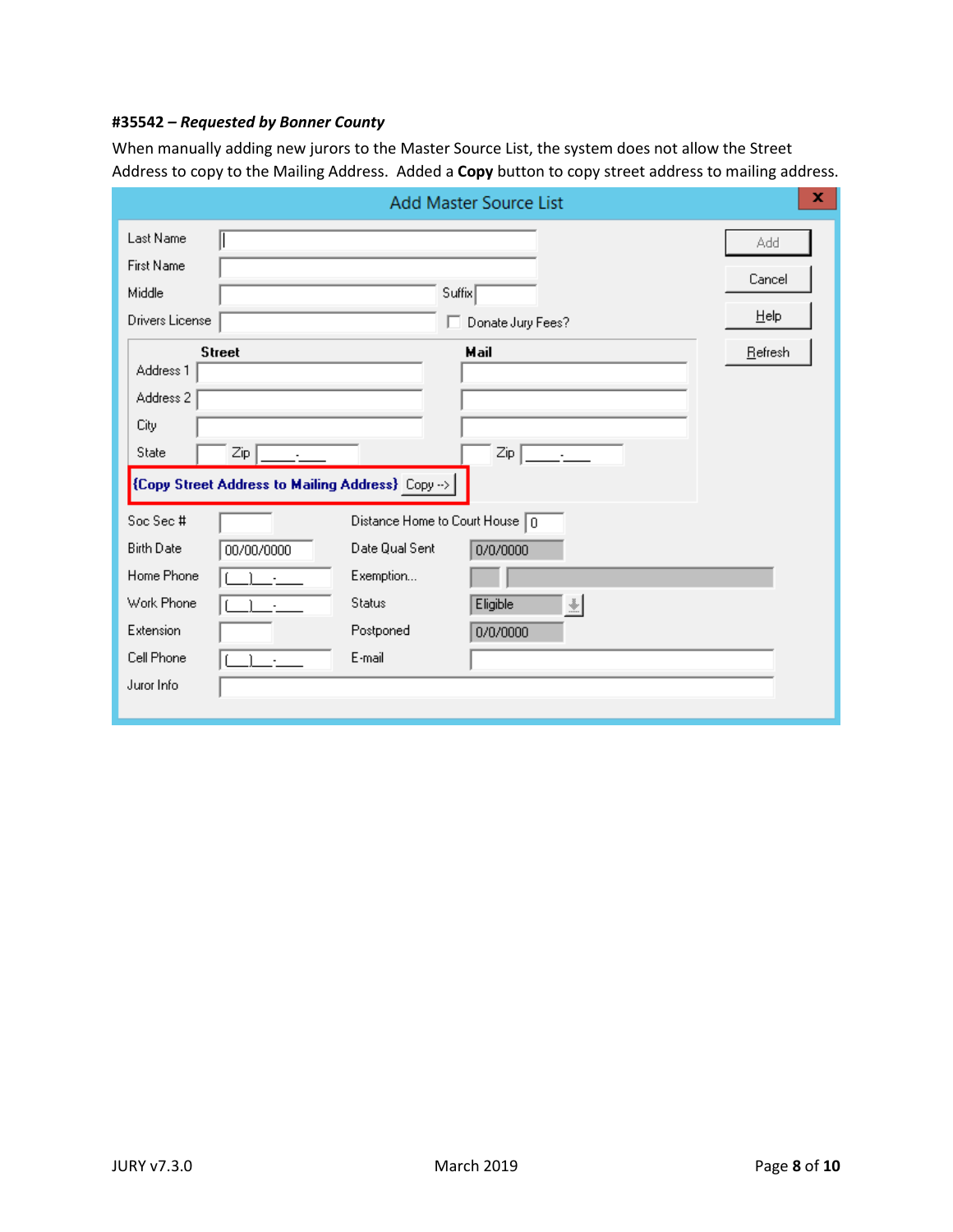## <span id="page-8-0"></span>**REPORTS**

#### <span id="page-8-1"></span>BUGS & FIXES

#### **#47371 –** *Requested by Computer Arts, Inc.*

Remove the word ALPHA from the header of the Payment Proof List (JY016 and JY0167B). Removed ALPHA from report.

#### <span id="page-8-2"></span>ENHANCEMENTS

#### **#41564 -** *Requested by Bonner County (custom report)*

District Court judge requested layout changes to the Qualifications Form report (JY0147B) to add more questions and add the Voir Dire to the back. We changed the reports to accommodate this request.

#### **#47340 –** *Requested by Computer Arts, Inc.*

Update Qualifications Form report (JY014) to add section where juror may opt in to receive text and/or email notifications.



#### **#39076 –** *Requested by Jerome County (custom report)*

Create a Docket Scramble Layout report for 144 jurors. We created a new report, JY3812J3.